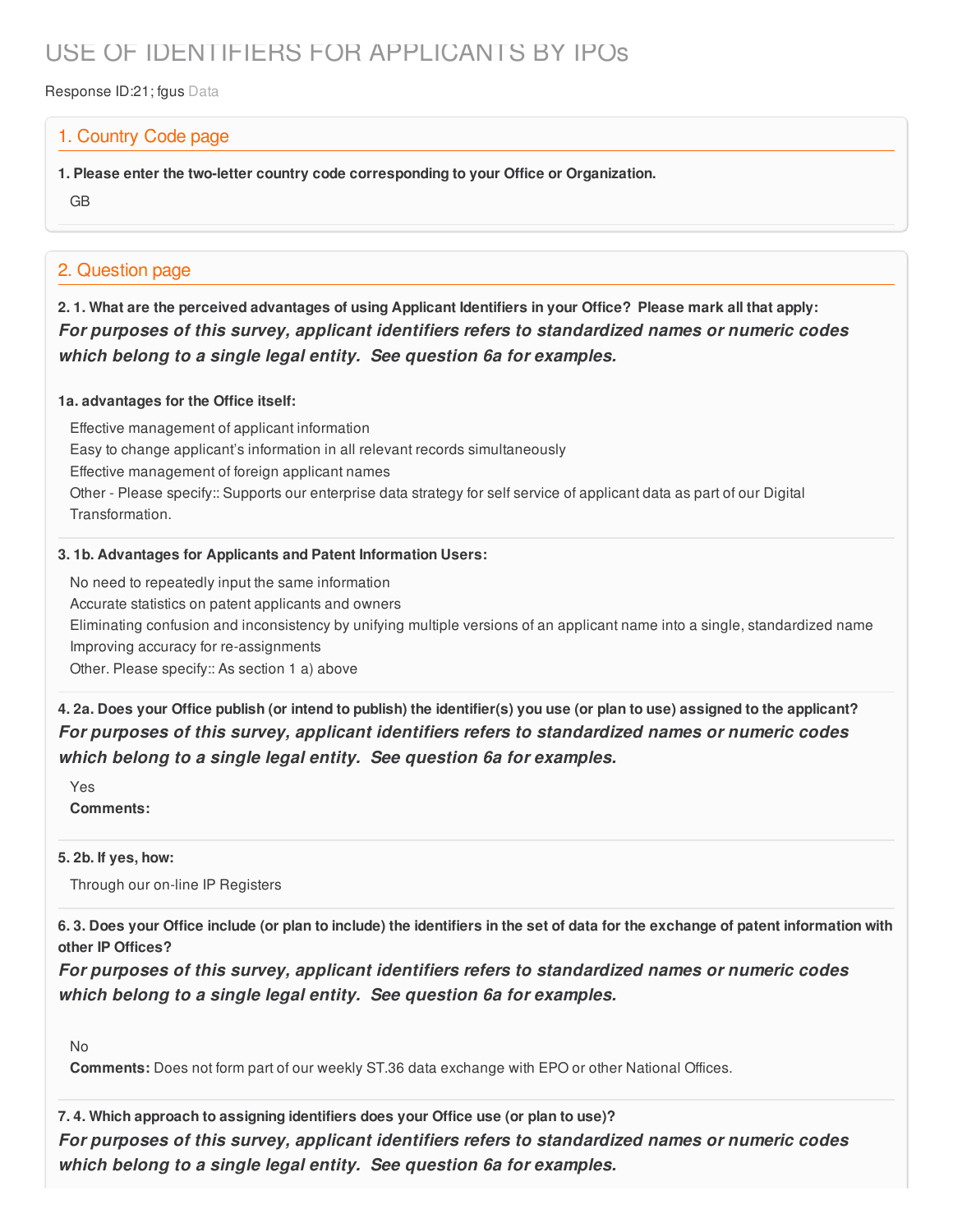Normative (code assigned by a national authority)

## **8. 5. How does your Office ensure that an applicant has only one identifier?** *For purposes of this survey, applicant identifiers refers to standardized names or numeric codes which belong to a single legal entity. See question 6a for examples.*

In case of national applicants,: We don't currently avoid the duplication of our applicants, however we will look to address this going forward with our Digital Transformation of services for our customers In case of foreign applicants,: As above

### **9. 6a. What information does your Office request in order to determine identifiers for national applicants?**

## *For purposes of this survey, applicant identifiers refers to standardized names or numeric codes which belong to a single legal entity. See question 6a for examples.*

Other. Please specify:: Name & Address **Comments:** None of the above, investigating as part of our digital transformation

**10. 6b. What information does your Office request in order to determine identifiers for foreign applicants?** *For purposes of this survey, applicant identifiers refers to standardized names or numeric codes which belong to a single legal entity. See question 6a for examples.*

Other. Please specify:: Name & Address

11.7a. Does your Office consider that a Global Identifier (GID) would be a desirable solution for applicant name **standardization?**

Yes

**Comments:** On the assumption this is unique

#### **12. 7b. If yes, could you suggest how the GID should be established and maintained?**

Across all IP rights (Patents, Trade Marks and Designs) would be preferred to support our vision of a single customer view transacting across all IP Rights.

13.7c. In case a GID is established, will your Office use both the GID and a national identifier at the same time, or will your **Office use the GID instead of a national identifier?**

We would support the long term transition to a GID from our current (or new) National Identifiers.

# **14.PART B - NO IDENTIFIER**

8a. If your Office does not use or does not intend to use identifiers for applicants, please explain why:

*For purposes of this survey, applicant identifiers refers to standardized names or numeric codes which belong to a single legal entity. See question 6a for examples.*

N/A

15.8b. Please describe any alternative approach to the use of identifiers that your office is using or contemplates using, including how that approach deals with issues of name ambiguity (misspellings, multiple spellings, different character sets, **etc):**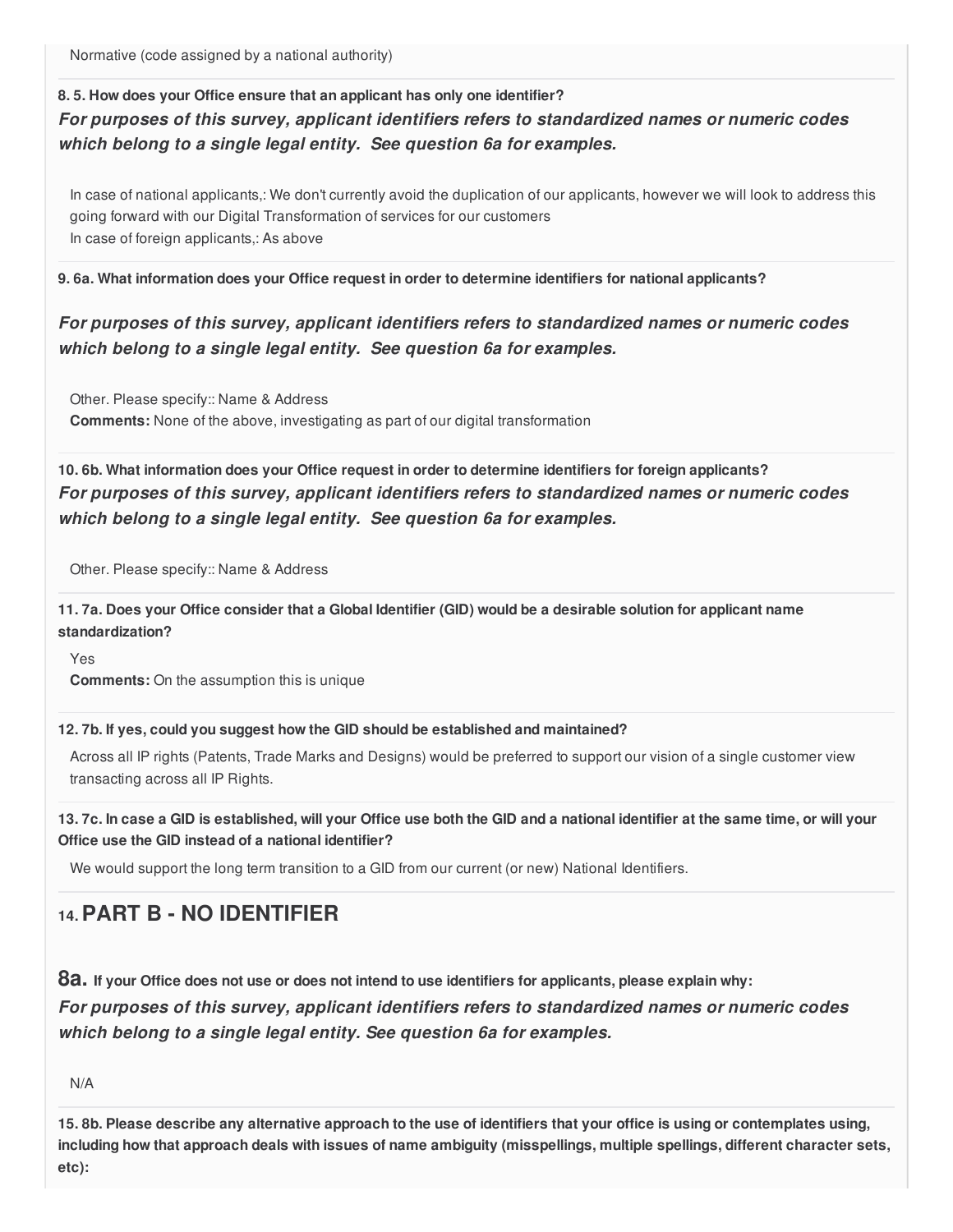*For purposes of this survey, applicant identifiers refers to standardized names or numeric codes which belong to a single legal entity. See question 6a for examples.*

N/A

16.9. Please explain any drawbacks or legal complications your Office may have related to using identifiers: *For purposes of this survey, applicant identifiers refers to standardized names or numeric codes which belong to a single legal entity. See question 6a for examples.*

N/A

**17. 10. Which of the following options would you consider for investigation in your Office?**

*[Note \* Normalization – correction of "trivial" errors (which leave the possibility of multiple name variants for one applicant)*

*\*\* Standardization – using one name variant for an applicant (which might not be the ultimate owner, as IP rights can be registered in the name of a subsidiary when the beneficiary is the parent company)]*

Please mark each option that you choose with (L: Low), (M: Medium) or (H: High) depending on the priority attributed **by your office.**

|                                                               | $L:$ Low | M: Medium | H: High |
|---------------------------------------------------------------|----------|-----------|---------|
| Use of identifiers                                            |          |           | X       |
| Normalized* names                                             |          | X         |         |
| Use of "dictionaries" of patentee names by patent information |          | X         |         |
| Use of standardized** names designated by applicants          | X        |           |         |

#### **Other. Please specify:**

Company Registration Number, Tax number, reuse of other Government Departments data

18.11. What is your Office's desired outcome from the Name Standardization Task Force (set of recommendations, public **database, etc.)? Please explain:**

- 1. Explore the possibility of creating a global identifier
- 2. Understanding other National Office procedures
- 3. Contributing to shaping the future developments in this area.

19.12. Where should the standardization effort be focused? For example, on internal systems in IPOs or for externally-held **IP databases?**

Internally within National Offices and externally through PATSTAT.

20.12a. Does your Office use (or plan to use) a computer algorithm for the normalization or standardization of applicant **names?**

#### No

**Comments:** For the purpose of analysis only we normalise names using a computer algorithm (fuzzy matching).